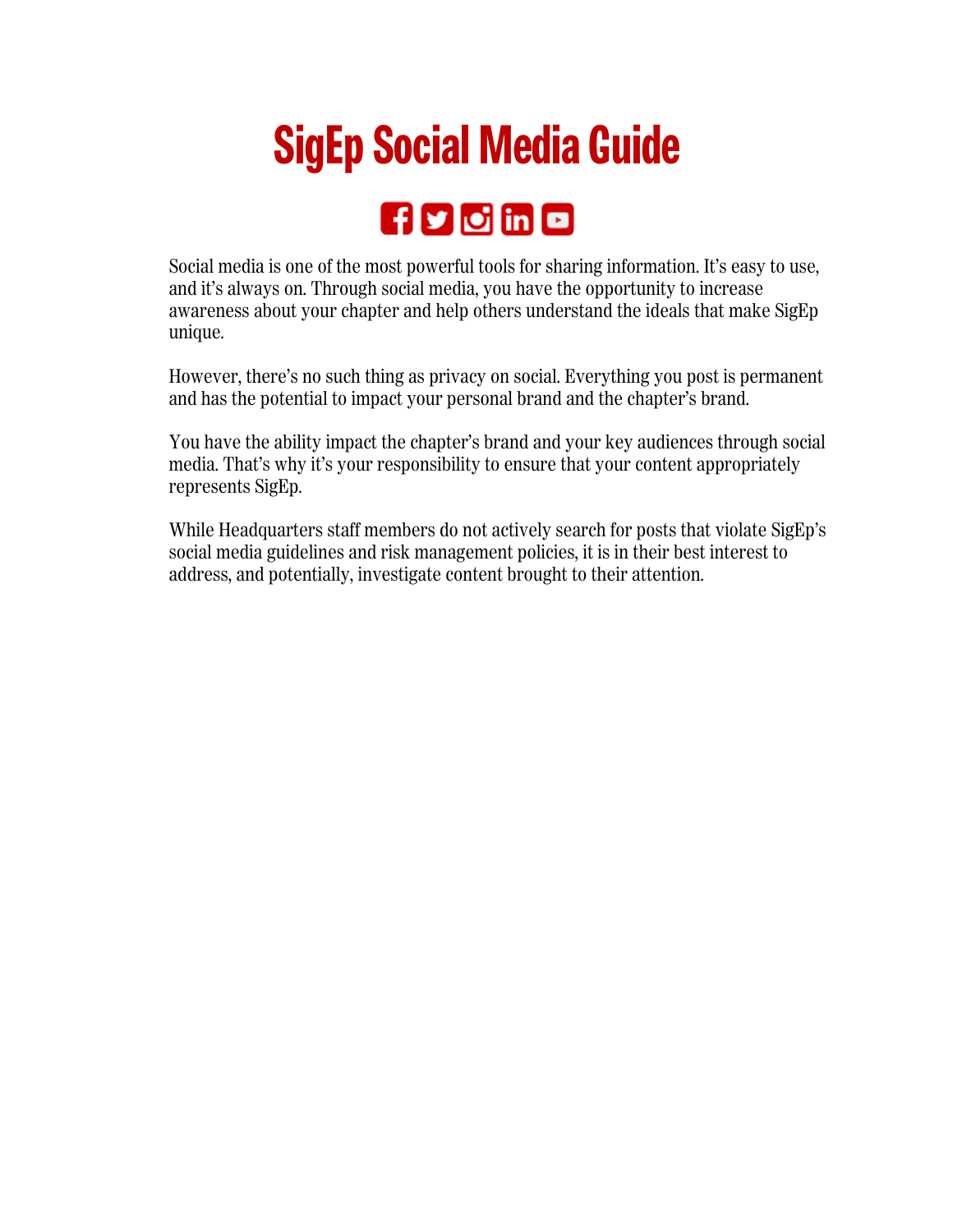

| <b>Best Practice</b>                                 | <b>Helpful Hints</b>                                                                                                |
|------------------------------------------------------|---------------------------------------------------------------------------------------------------------------------|
| Creating a page                                      | • Create a fan page, not a group or a profile that requires adding friends.                                         |
|                                                      | Invite your chapter brothers and friends to "Like" the page.                                                        |
| Naming a page                                        | Mention your school and chapter name so your page is easily searchable and                                          |
|                                                      | identifiable. Examples: Toledo SigEp, Sigma Phi Epsilon at Marquette, North                                         |
|                                                      | Dakota SigEp                                                                                                        |
| Filling out your page                                | Avoid using your chapter designation, i.e. Georgia Alpha.<br>Make your profile picture a SigEp logo.                |
|                                                      | Your info tab should be accurate and communicate your brand (refer to SigEp's                                       |
|                                                      | official accounts for inspiration).                                                                                 |
|                                                      | Keep important info and items like contact information up to date.                                                  |
| Post often, but not too                              | More than two posts a day can become annoying to followers.                                                         |
| often                                                | More frequency is fine if you have a big event coming up or some really                                             |
|                                                      | important news, but don't overdo it.                                                                                |
| What to post                                         | Photos and videos will usually be your most engaging content.                                                       |
|                                                      | Encourage your community. Ex. "Good luck with finals!" or "Welcome back!"                                           |
|                                                      | Member spotlights that celebrate your brothers.                                                                     |
|                                                      | Stories from your blog or newsletter, or from SigEp's social media channels.                                        |
| Don't post inappropriate                             | Don't post something that you wouldn't want your parents, Greek advisors, other                                     |
| content                                              | chapters or potential new members to see.                                                                           |
|                                                      | Perception is reality. Don't give your community the wrong impression.                                              |
|                                                      | Don't advertise parties on your social media accounts.                                                              |
|                                                      | Stick to content that is about approved chapter events and programming.                                             |
| Let others post on your<br>wall, but monitor content | Remove fan posts on your wall if they are spamming, inappropriate or otherwise<br>inconsistent with SigEp's values. |
|                                                      | • Content that's irrelevant to your chapter's brand can also be removed.                                            |
| Interact with your fans in                           | Engage your audience, and they'll engage back over time.                                                            |
| the comment threads                                  | If one of your fans makes a comment that is off-color or insulting, don't retaliate                                 |
|                                                      | or delete their comments. Simply allow other fans to "self-police" and correct the                                  |
|                                                      | commenter in question.                                                                                              |
|                                                      | If one of your chapter brothers, alumni or someone outside of your chapter posts                                    |
|                                                      | a comment that is inappropriate, incriminating, untrue, or otherwise harmful to                                     |
|                                                      | your brand, you may delete their comment.                                                                           |
| Create events and invite                             | If you don't have mailing addresses for alumni, they can still find out about                                       |
| people                                               | events from Facebook.                                                                                               |
|                                                      | Publicize events by mentioning them in your status. Do this by typing the $\omega$                                  |
|                                                      | symbol in your status and type the name of the event.                                                               |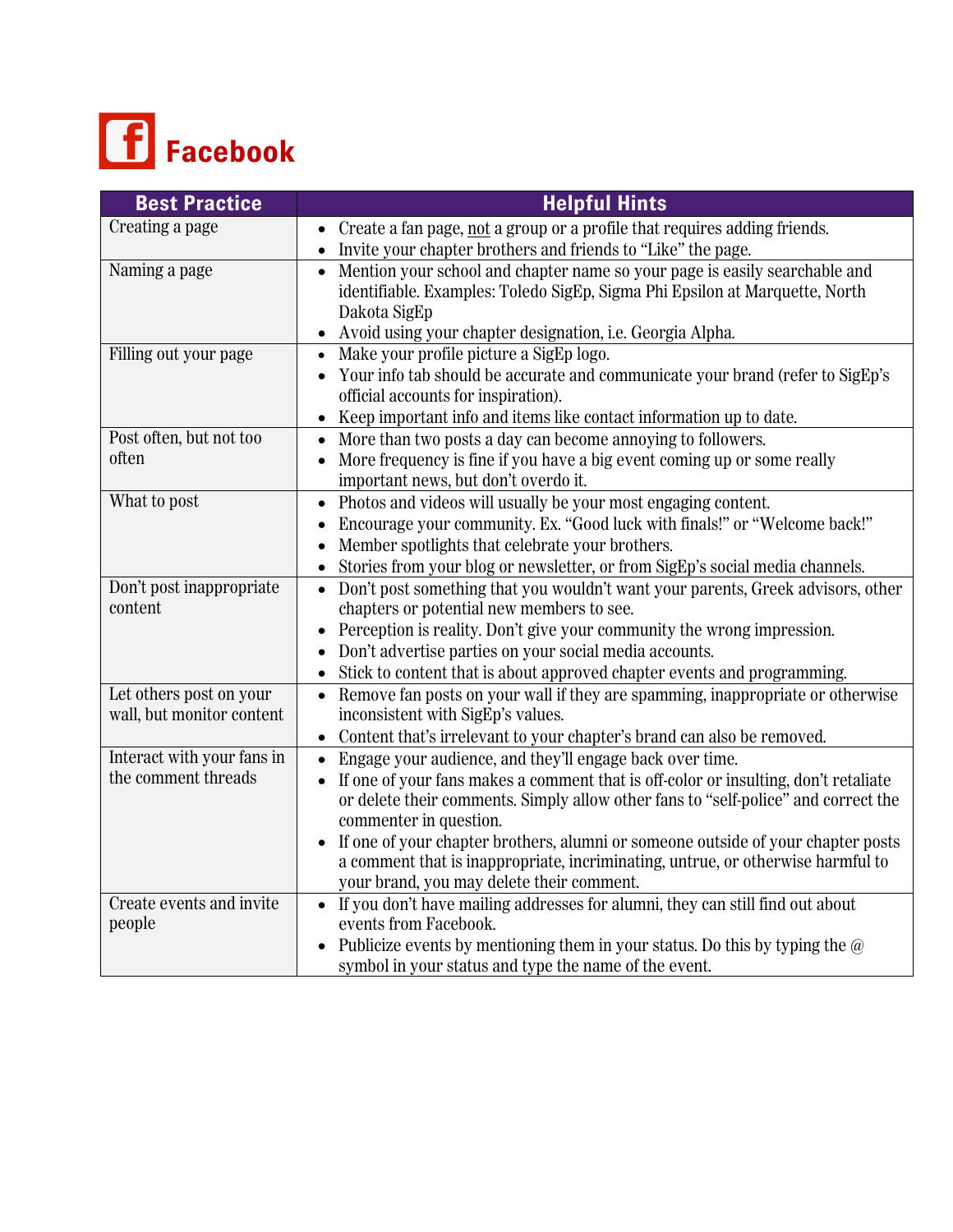

| <b>Best Practice</b>                                                                 | <b>Helpful Hints</b>                                                                                                                                                                                                                                                            |
|--------------------------------------------------------------------------------------|---------------------------------------------------------------------------------------------------------------------------------------------------------------------------------------------------------------------------------------------------------------------------------|
| Creating your account's handle<br>and bio                                            | Keep it short and simple.<br>$\bullet$<br>Good examples include: @LTUSigEp, @MUSigEp, @UHSigEp<br>Chapter designations (i.e. Virginia Beta) aren't the best options for<br>creating usernames because your audience won't know what it means.                                   |
|                                                                                      | Bio examples:<br>Founded in 1901, we're Building Balanced Men at Universities<br>$\circ$<br>across the U.S.<br>Building Balanced Men since [insert charter date]<br>$\circ$                                                                                                     |
| Profile photo                                                                        | A SigEp logo<br>$\bullet$                                                                                                                                                                                                                                                       |
| Gain followers by following<br>others                                                | That may be the best way for them to find out about you and follow you.<br>Follow undergraduates, alumni, university officials, other Greek and<br>student organizations, other SigEp chapters, etc.                                                                            |
| Don't link your Facebook and<br>Twitter accounts together, so                        | Take the time to learn the nuances of each site to be more effective on<br>$\bullet$<br>each one.                                                                                                                                                                               |
| that the same text gets sent out<br>on both platforms                                | Twitter lingo is simple. @ symbol makes a hyperlink to a profile; $#$<br>symbol creates a "Hashtag" or topic that is searchable. Keep hashtags<br>short and to the point and don't overuse/use if not necessary.                                                                |
| Respond publicly to your "fans"<br>that send you Tweets.                             | To respond publicly to someone, you have to insert a period before<br>their @username. Ex: ".@officialsigep Thanks for the follow!"<br>It's fun and it engages people and makes more people aware of your<br>account. (Your followers' followers will see the conversation).    |
| Post several times a day, but<br>don't overdo it                                     | Don't dilute the value of your messages by posting them too often.<br>Best practices suggest no more than one post an hour because you don't<br>want users to see more than one of your tweets in a single scroll down<br>the page. It'll come off as overwhelming or annoying. |
| Remember to keep it<br>appropriate                                                   | Be careful of whom you retweet and mention. You might not want to be<br>$\bullet$<br>associate with an account that hurts your image. For examples, TFM<br>and Old Row-type sources are not accounts you should be engaging<br>with.                                            |
| Check out who's tweeting about<br>you, or on the same topics as<br>you               | Mention or retweet others, and your name gets out there more.<br>$\bullet$<br>Search for terms like #SigEpCarlson, #SigEpConclave, #SigEp, #VDBL,<br>#SigEpRecruitment, #YourUniversity, etc.                                                                                   |
| Create lists like undergrads,<br>alumni, chapters on campus,<br>SigEp chapters, etc. | • Check out what's going in each world, so you can join the conversation.                                                                                                                                                                                                       |
| Send a direct message to                                                             | You can send a direct message if you both follow each other.                                                                                                                                                                                                                    |
| exchange non-public information                                                      | Or, you can change your settings so that anyone can send you a<br>message.                                                                                                                                                                                                      |